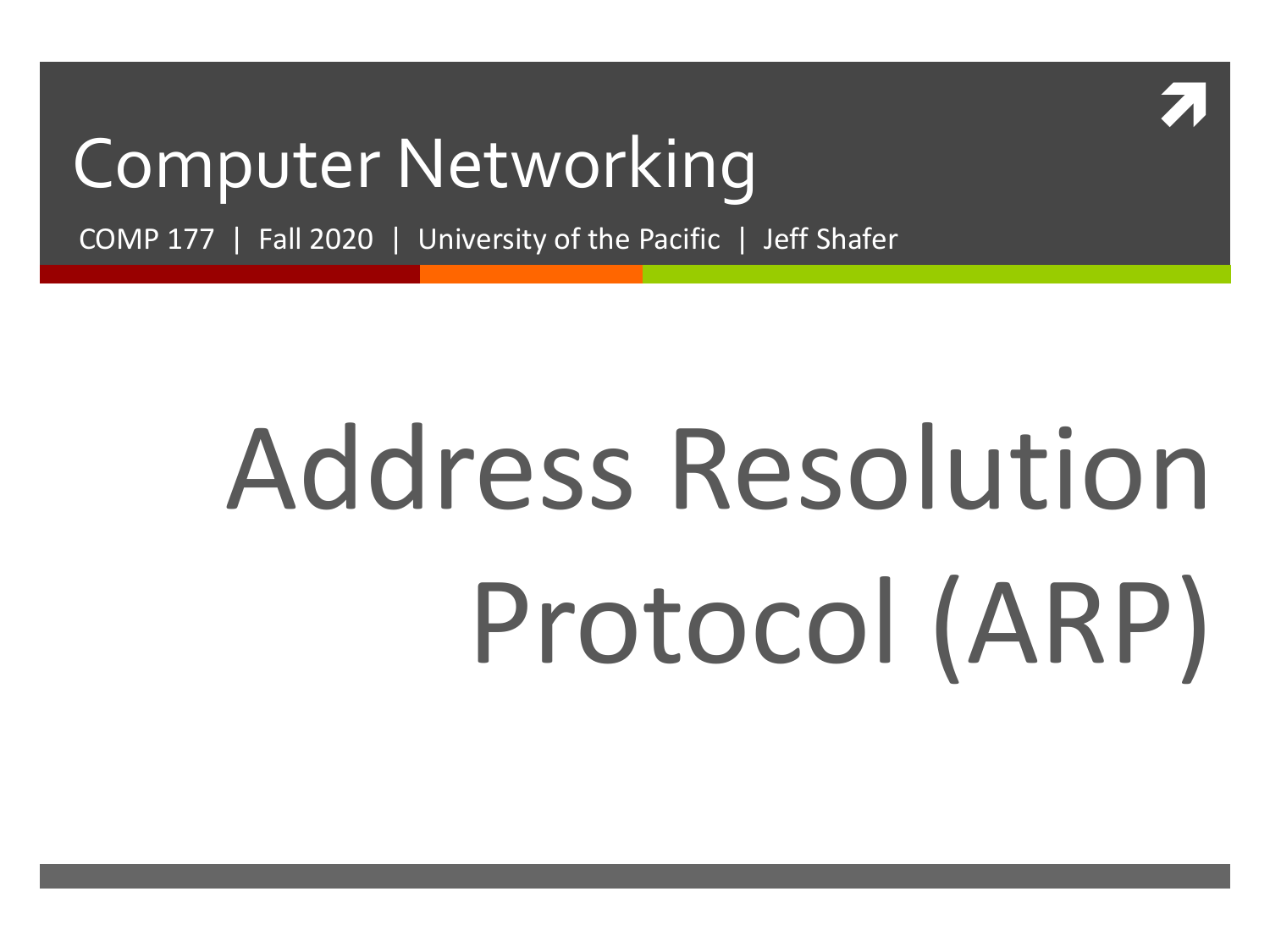#### Recap

#### **Past Topics**

- Overview of networking and  $\overline{\phantom{a}}$ layered architecture
- Wireshark packet sniffer 7
- **Ethernet and WiFi** 7
- $IPv4$ 21
- Scapy 7

#### **Today's Topics**

**Address Resolution Protocol**  $\mathbf{z}$  $(ARP)$ 

 $\overline{2}$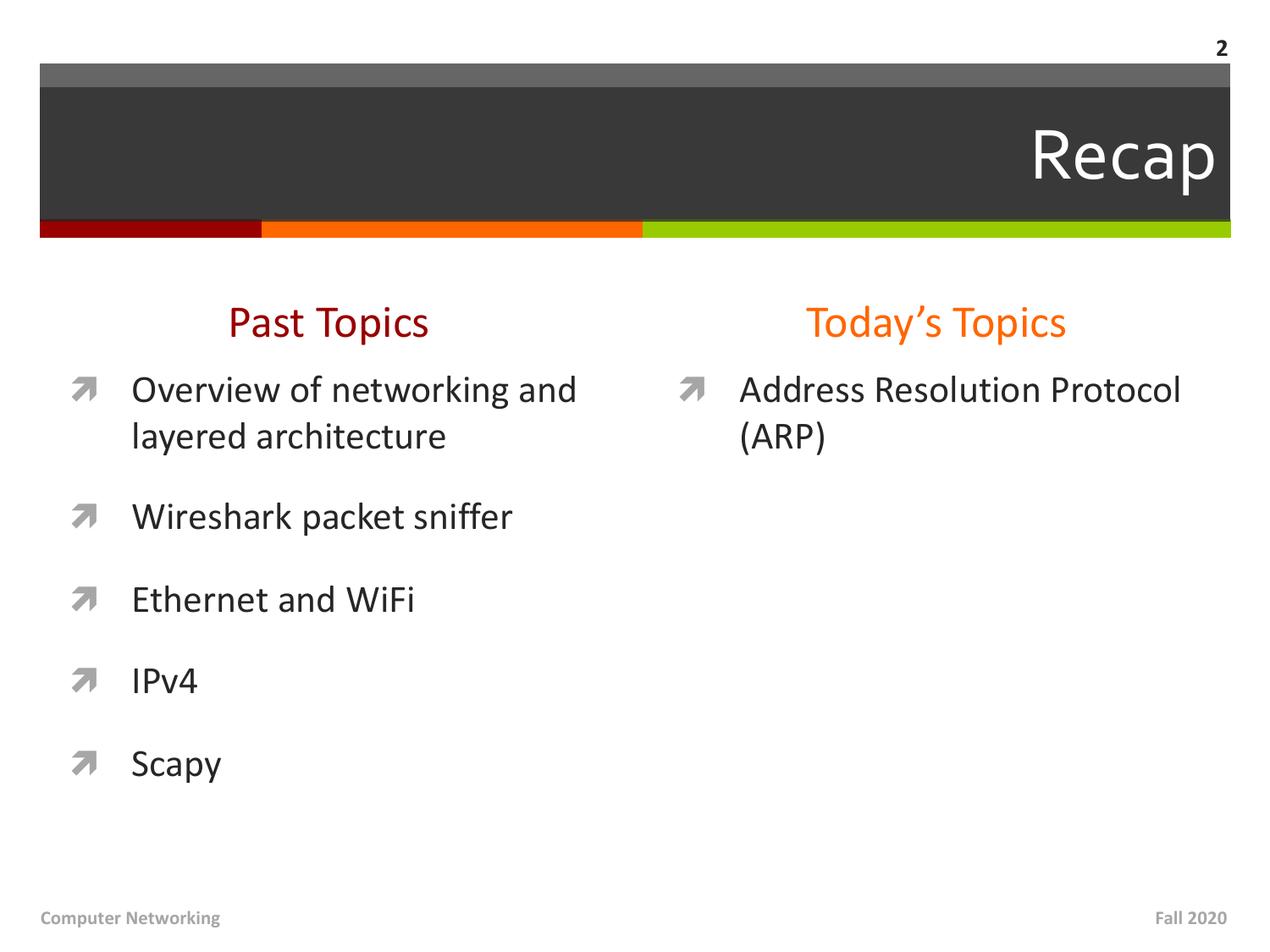### **Address Resolution Protocol**

- Find link layer address given a network layer  $\overline{\phantom{a}}$ address
	- **7** What is the **Ethernet address** for a given **IP address**?
- Every IP node (hosts and routers) has an ARP table  $\overline{\phantom{a}}$ 
	- Mapping from IP to Ethernet addresses on their LAN 7
	- May be incomplete  $\overline{\phantom{a}}$
	- Can include both static and dynamic entries 7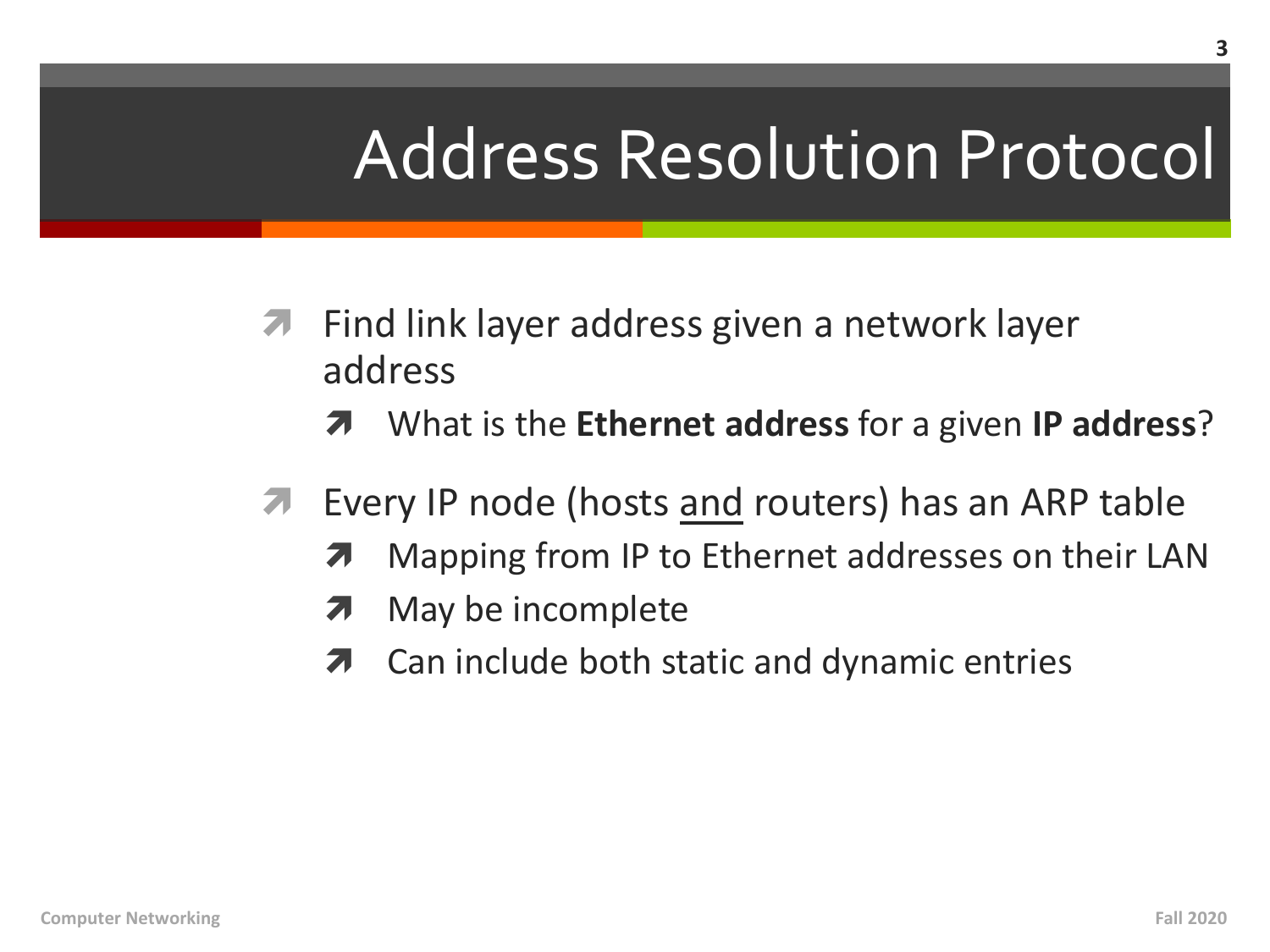# **Dynamic ARP Entries**

- **7** Systems "discover" IP  $\rightarrow$  Ethernet address mappings, as needed
- Each entry has an IP address, an Ethernet address, 7 and a timeout (typically around 1 minute)
- ARP messages are **broadcast** on the LAN to discover 7 mappings
	- All computers on the network receive the ARP  $\overline{\phantom{a}}$ requests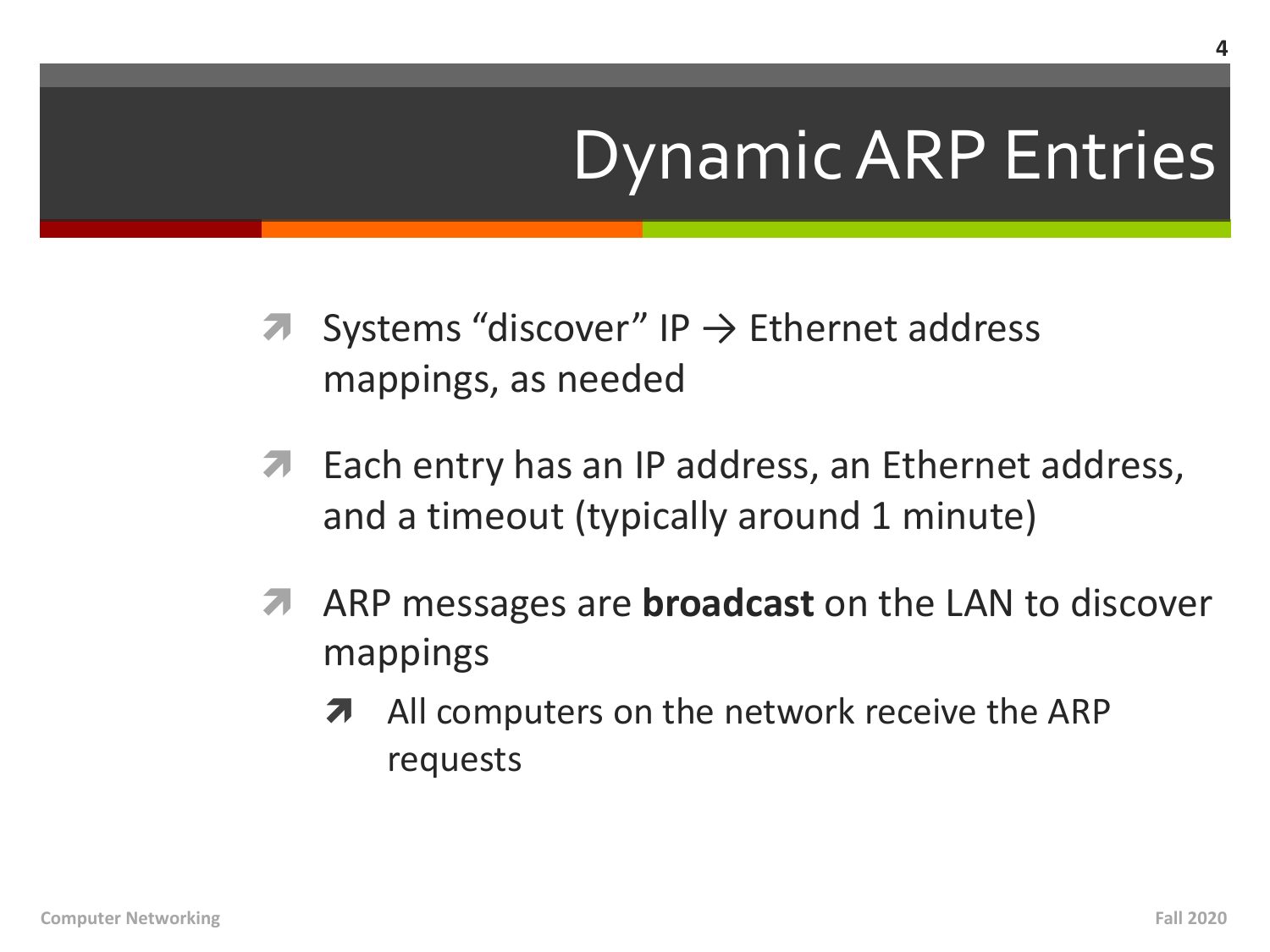# **Learning MAC addresses**

- **7** Hosts learn IP  $\rightarrow$  Ethernet address mappings
	- ARP responses are stored in ARP tables 7
	- ARP requests are stored in ARP tables (whether the host is the target or not!)
- ARP entries time out
	- Allow machines to change IP and/or MAC addresses transparently
	- Eliminate stale entries (machines turn off, move, 7 crash, etc.)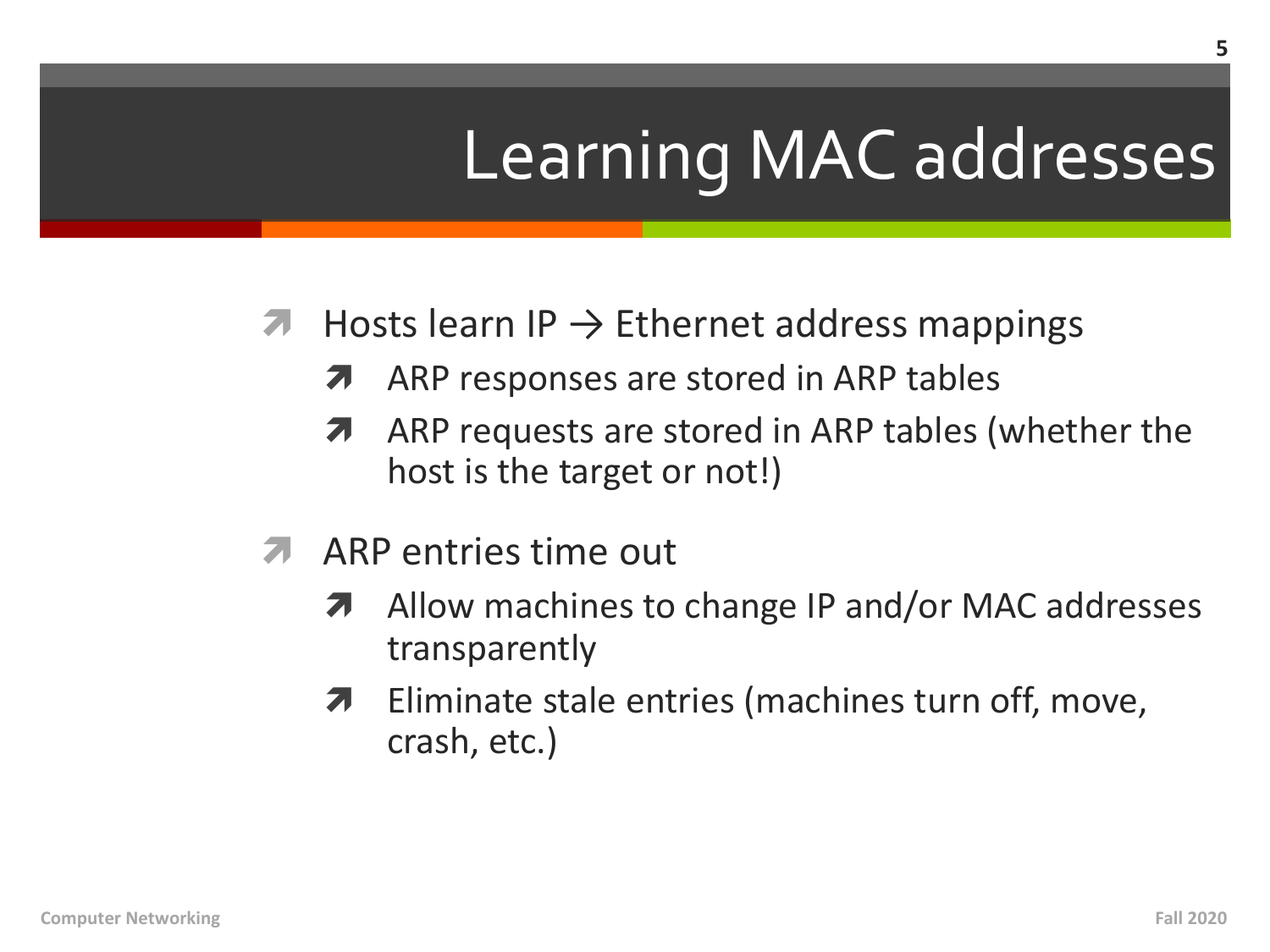- Router receives an IP packet
	- 7 Reads destination IP address
	- Uses longest prefix match to determine next hop and egress  $\boldsymbol{\pi}$ interface

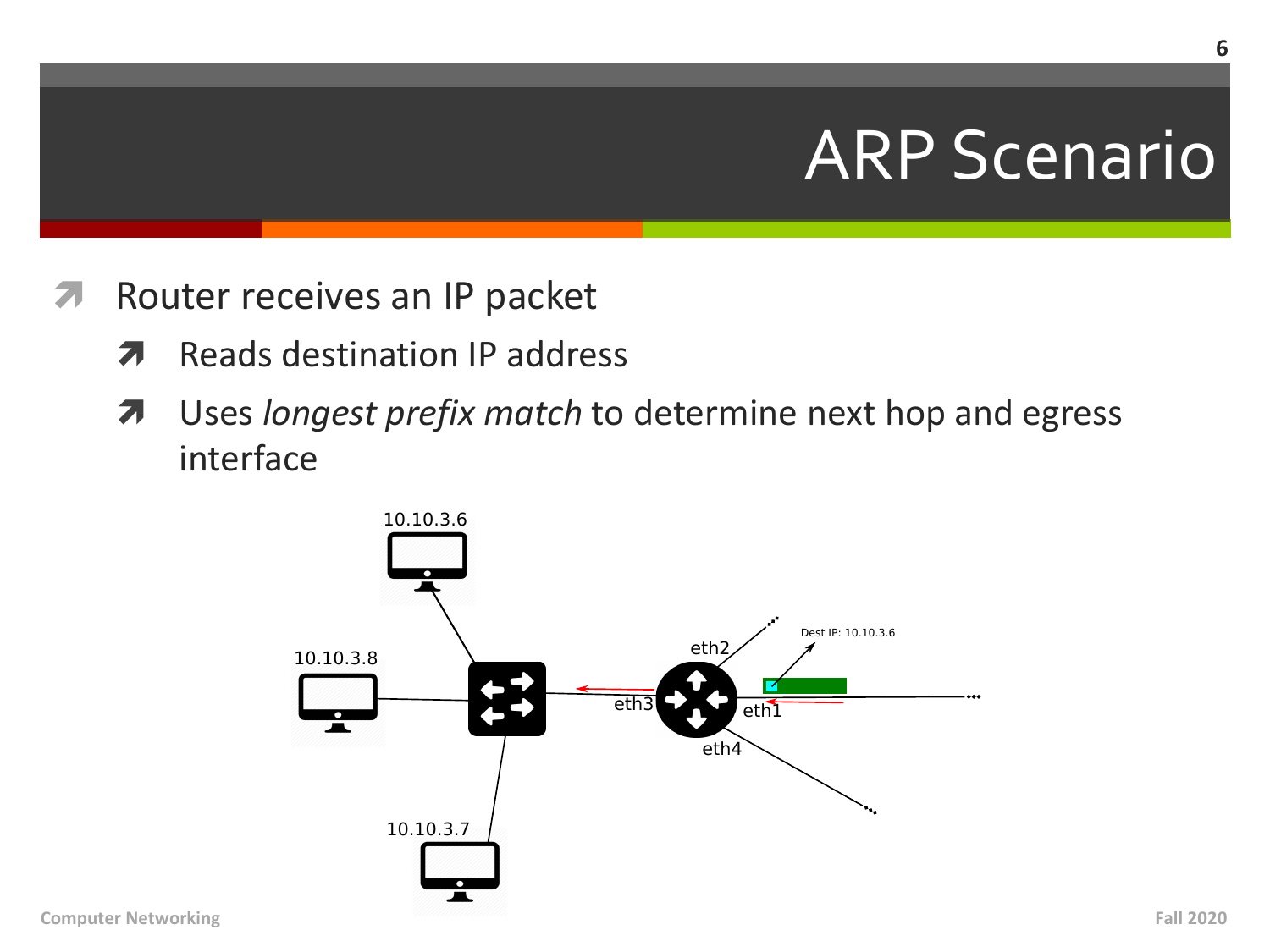- Before forwarding IP packet, router needs to construct a new link layer frame
	- Source MAC = Address of egress interface (local to router) 7
	- Destination MAC = ???? 7

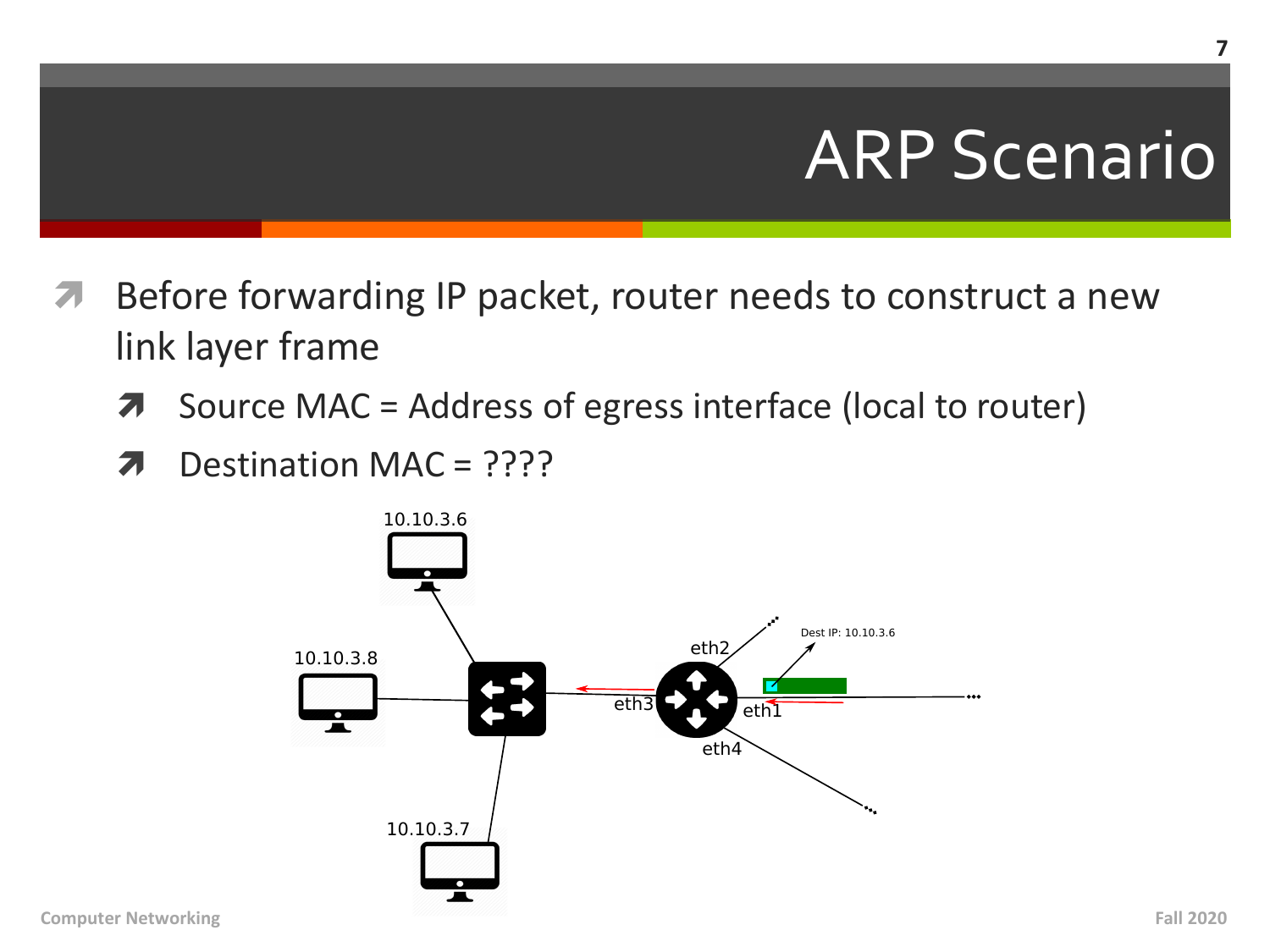- **Destination MAC address?** 71
	- If next hop is another router, it's the MAC address of that router Я
		- Current router would have IP address of next hop router 7
	- If next hop is the destination, then it's the MAC address of the receiver  $\overline{\boldsymbol{\pi}}$ 
		- Current router has IP address of the destination

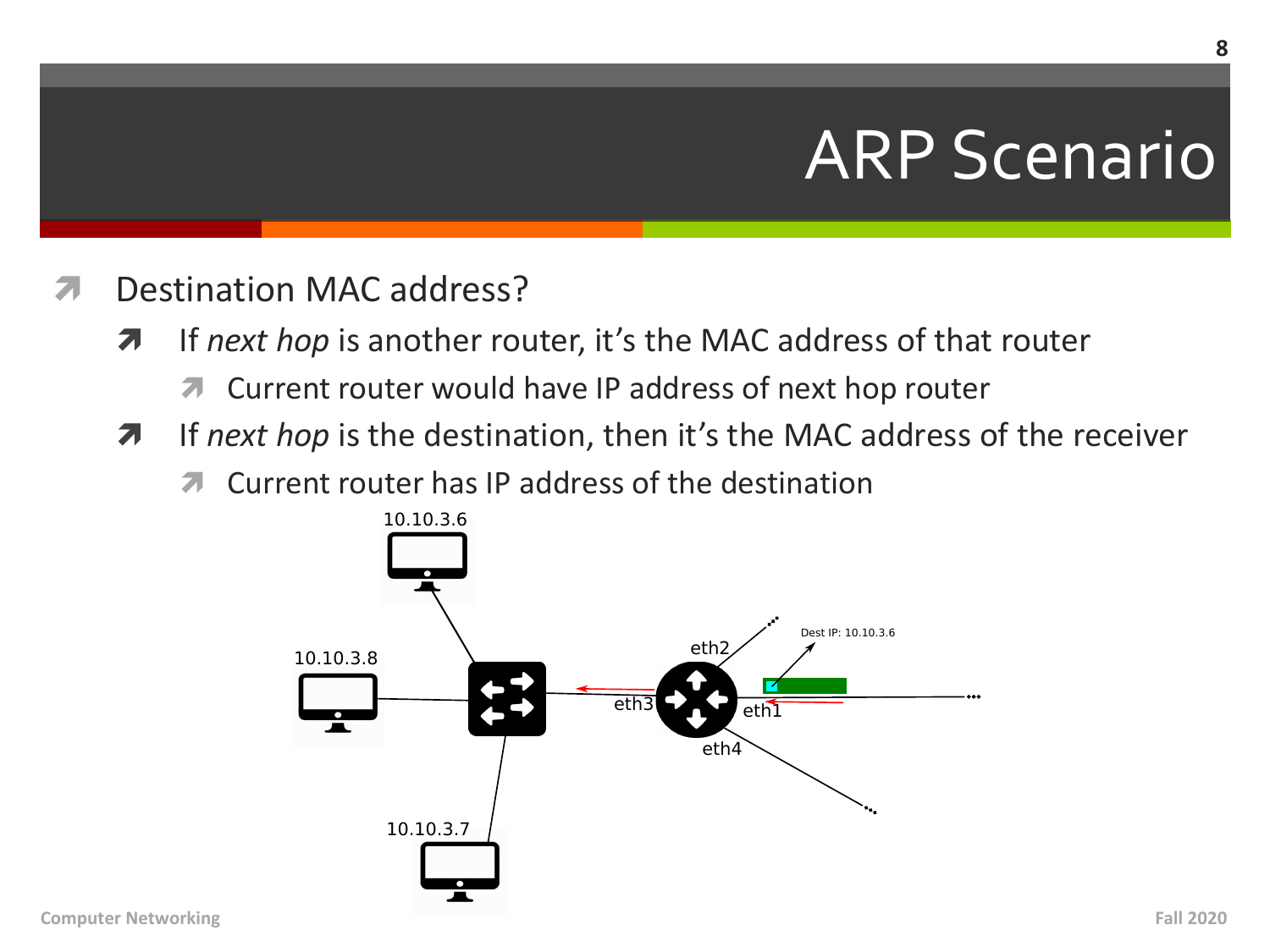- Address Resolution Protocol (ARP) is used to translate between the known IP address and the unknown MAC address
	- $\pi$  Translate from network layer  $\rightarrow$  link layer

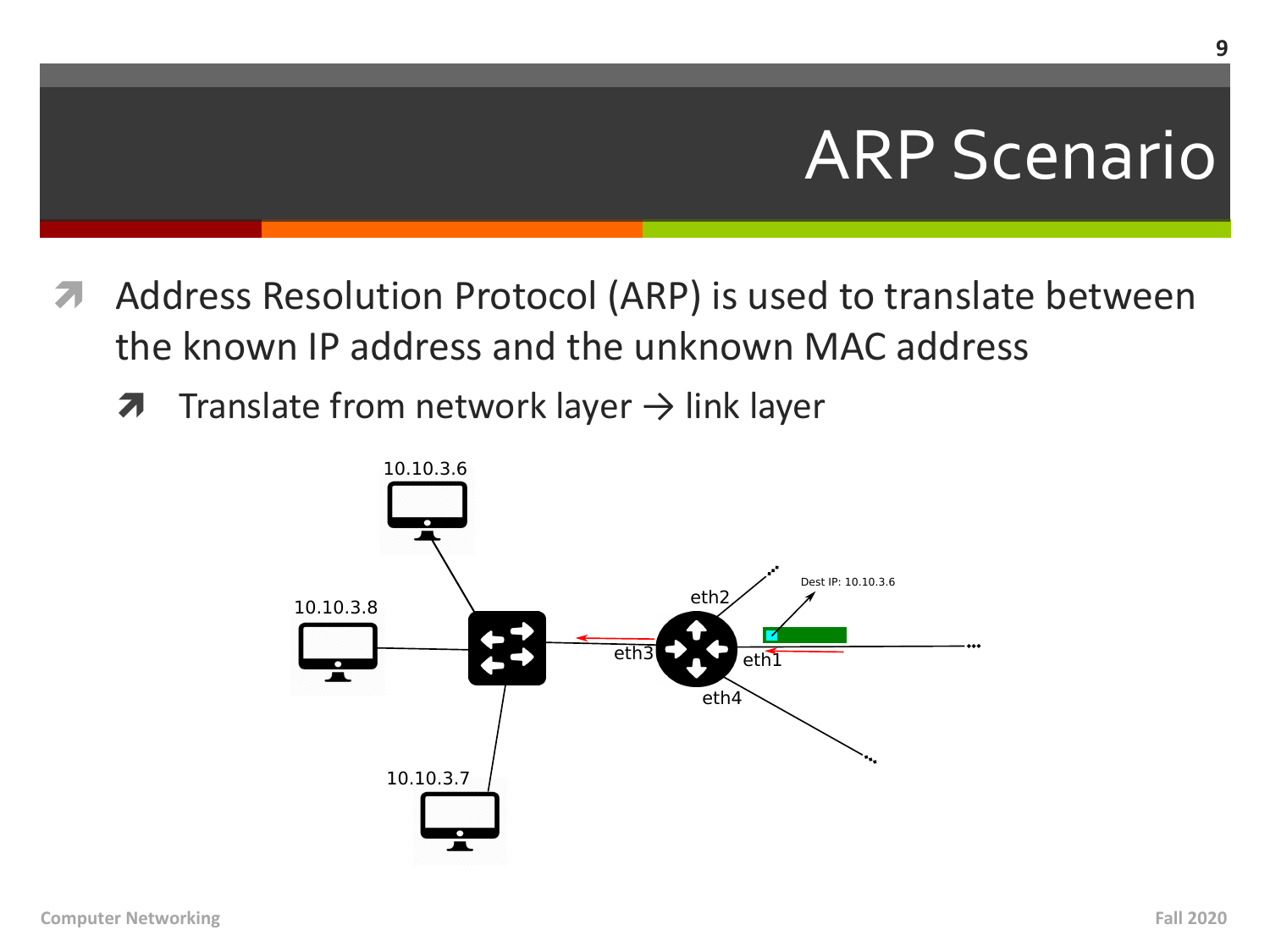ì Router constructs a *broadcast* frame containing ARP request for the destination IP address in question

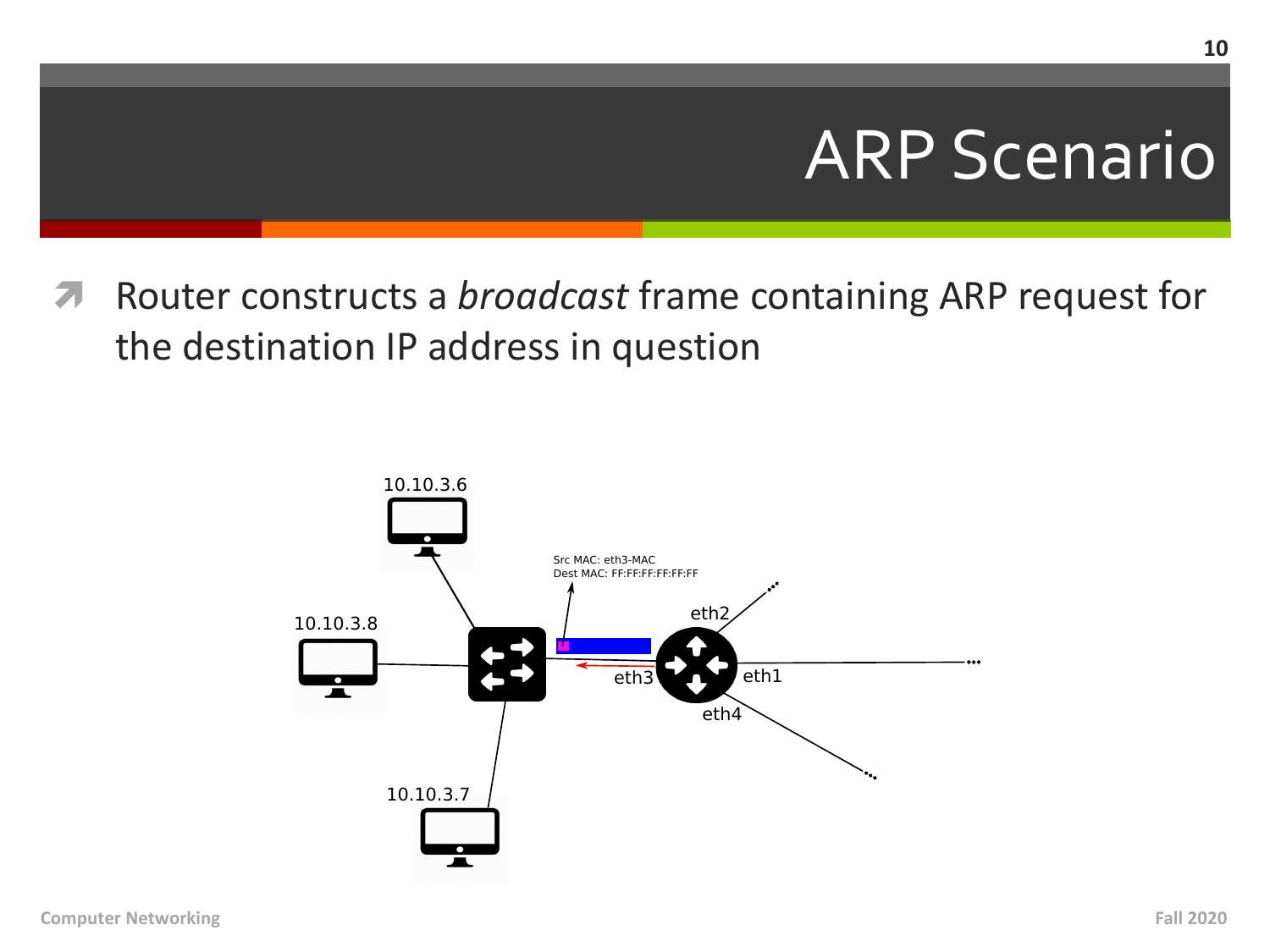- Router constructs a *broadcast* frame containing ARP request for the destination IP address in question
	- Every node in LAN receives the ARP request  $\overline{\phantom{a}}$

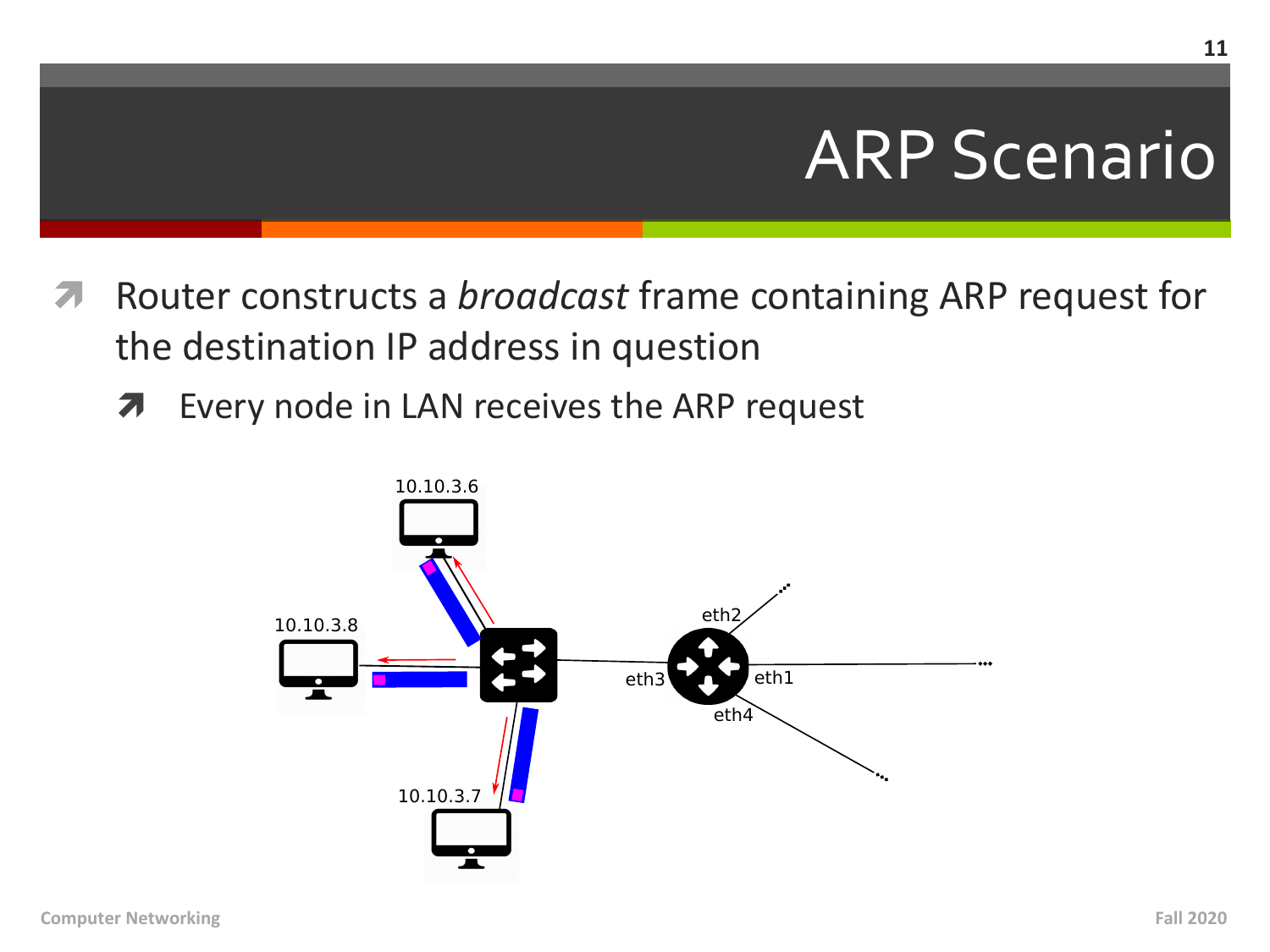- The node with the matching IP address generates an ARP reply (with information on its matching MAC address)
	- **7** Sent directly back to router (not broadcast)

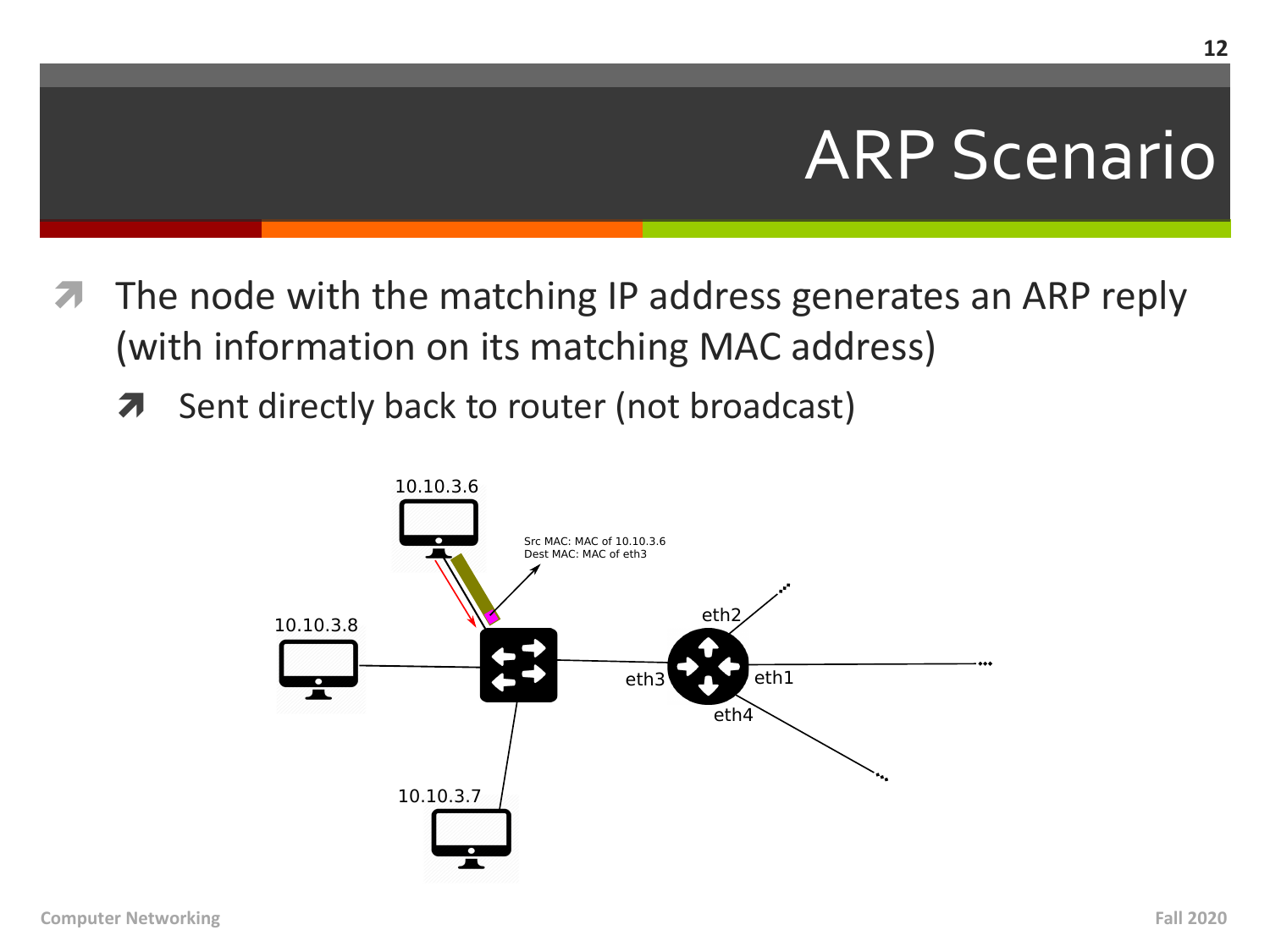- The node with the matching IP address generates an ARP reply (with information on its matching MAC address)
	- **7** Sent directly back to router (not broadcast)

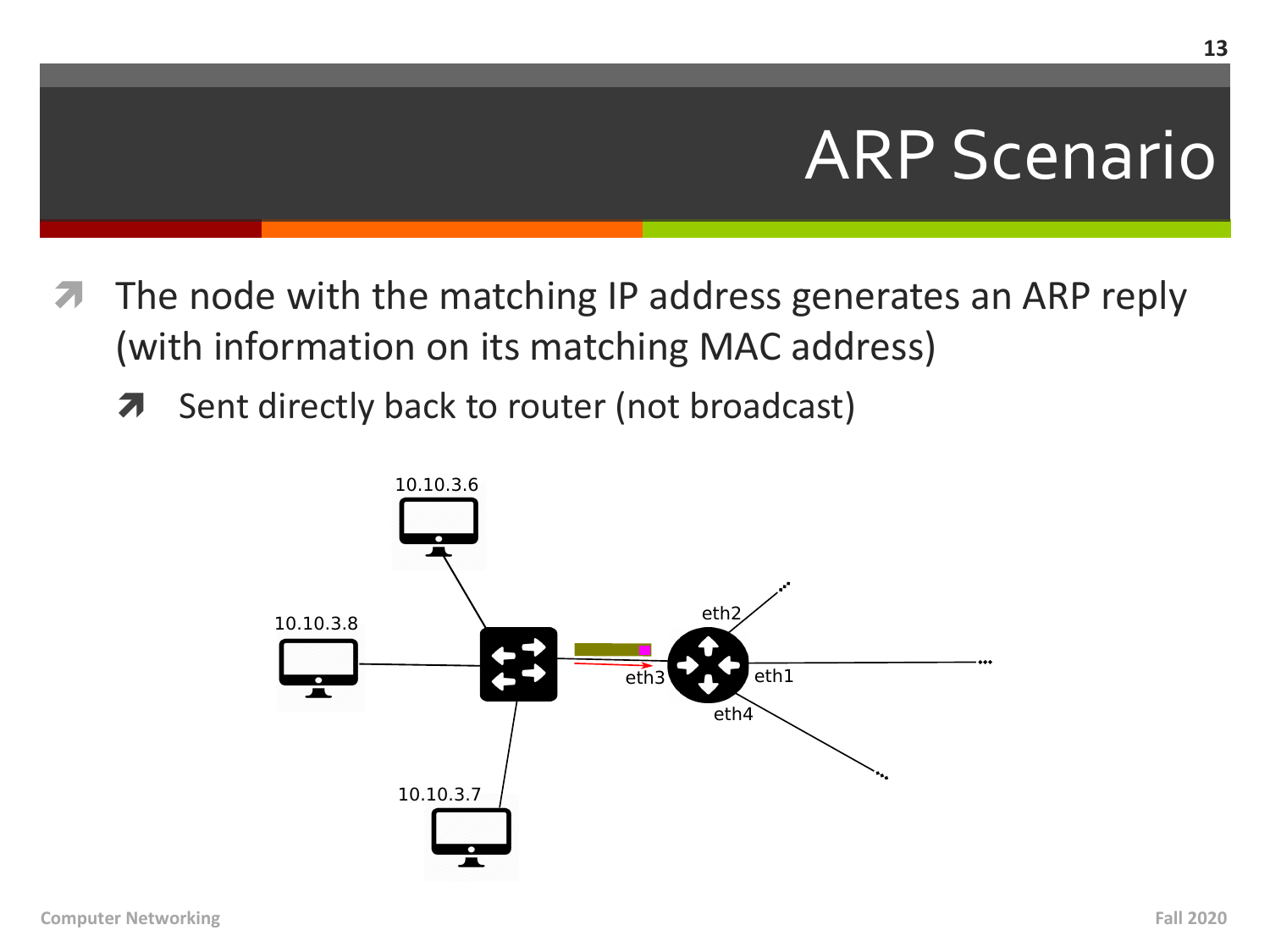Now the router can finally complete the link layer frame for the packet waiting to be forwarded

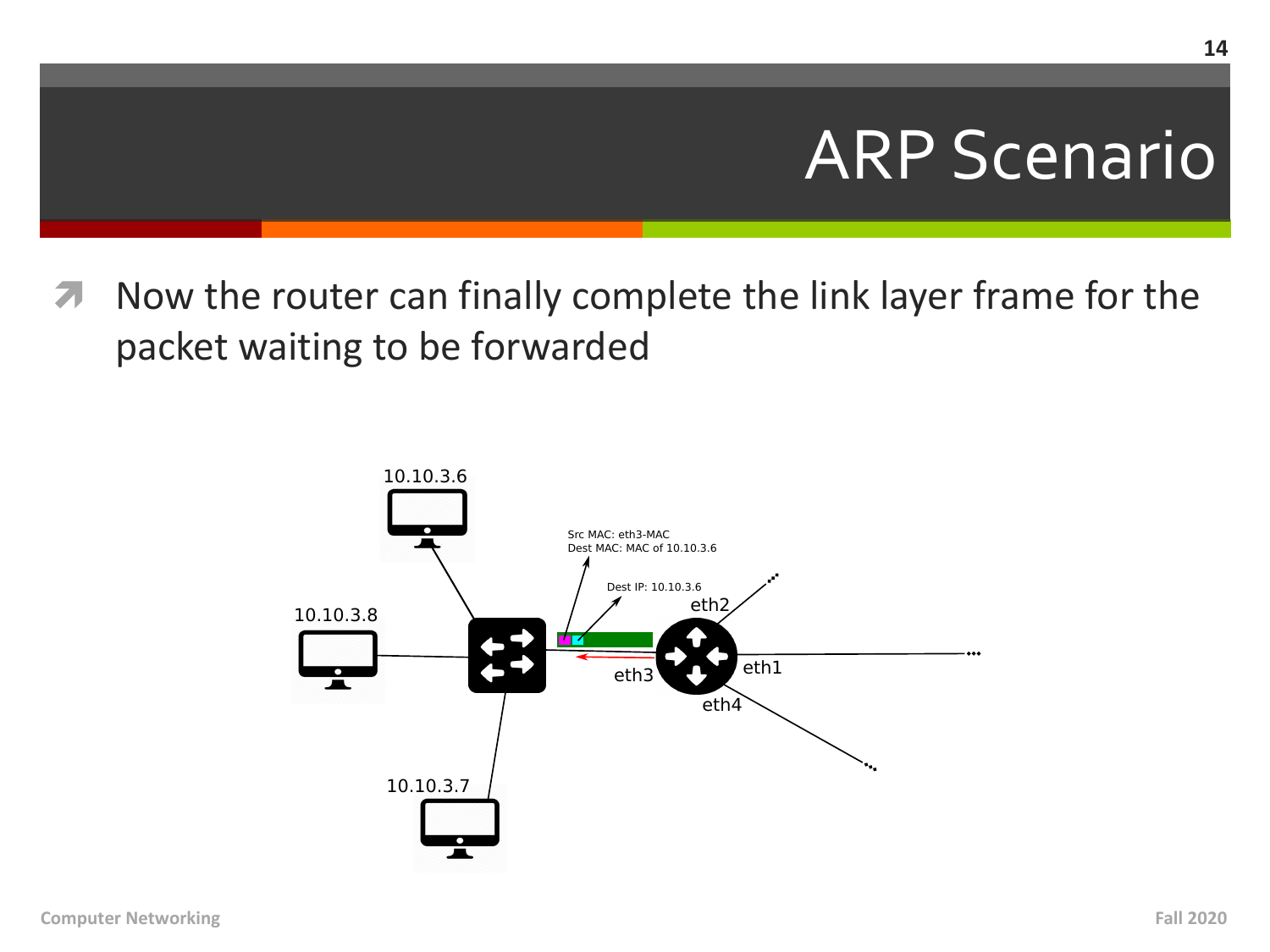## **ARP Cache**

- 7 Each host maintains an ARP cache
	- An ARP cache is a table that maps IP addresses to MAC 7 addresses
- ARP cache entries expire and need to be updated  $\overline{\phantom{a}}$ 
	- 7 Expiration time ranges from seconds to a few minutes
	- Upon receiving an ARP reply, the ARP cache is updated 7

| <b>IP Address</b> | <b>MAC Address</b>     |
|-------------------|------------------------|
| 10.0.1.1          | 5a:77:28: e3:ff:26     |
| 10.0.1.2          | 62: a0: 4b: 19: 34: 6d |
| 10.0.1.3          | 96:03:37:be:73:cc      |
|                   |                        |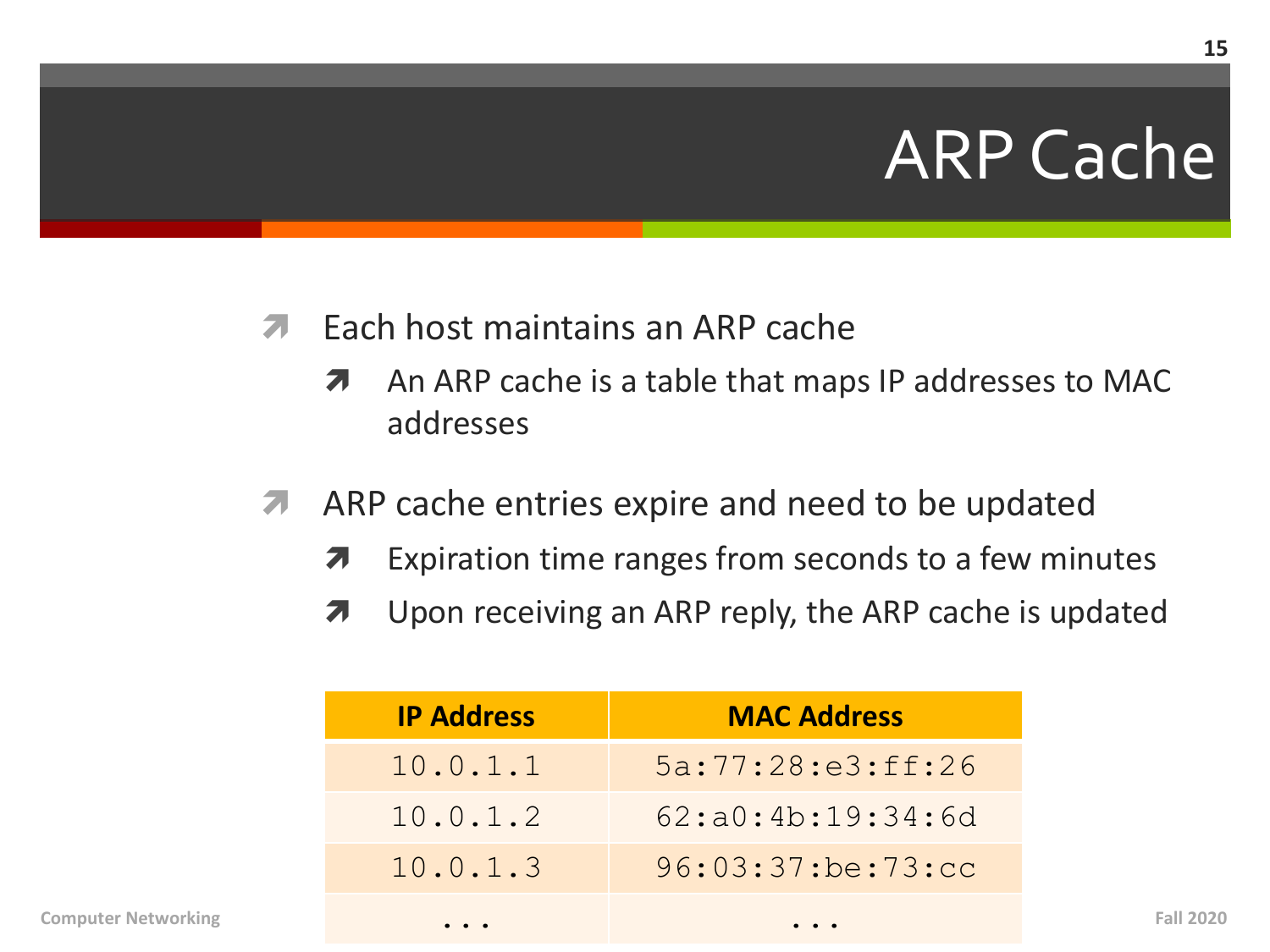## **ARP Cache**

- The ARP Requests provide a useful benefit to other  $\overline{\phantom{a}}$ hosts on the network (beyond the specific query)
- Every node within a LAN that receives the broadcast  $\overline{\phantom{a}}$ ARP request:
	- Checks its ARP cache to see if there is a match between the source of the ARP request and an entry in the cache
	- If so, updates the cache with the potentially new  $\boldsymbol{\pi}$ MAC address
	- Helps to avoid stale cache entries 7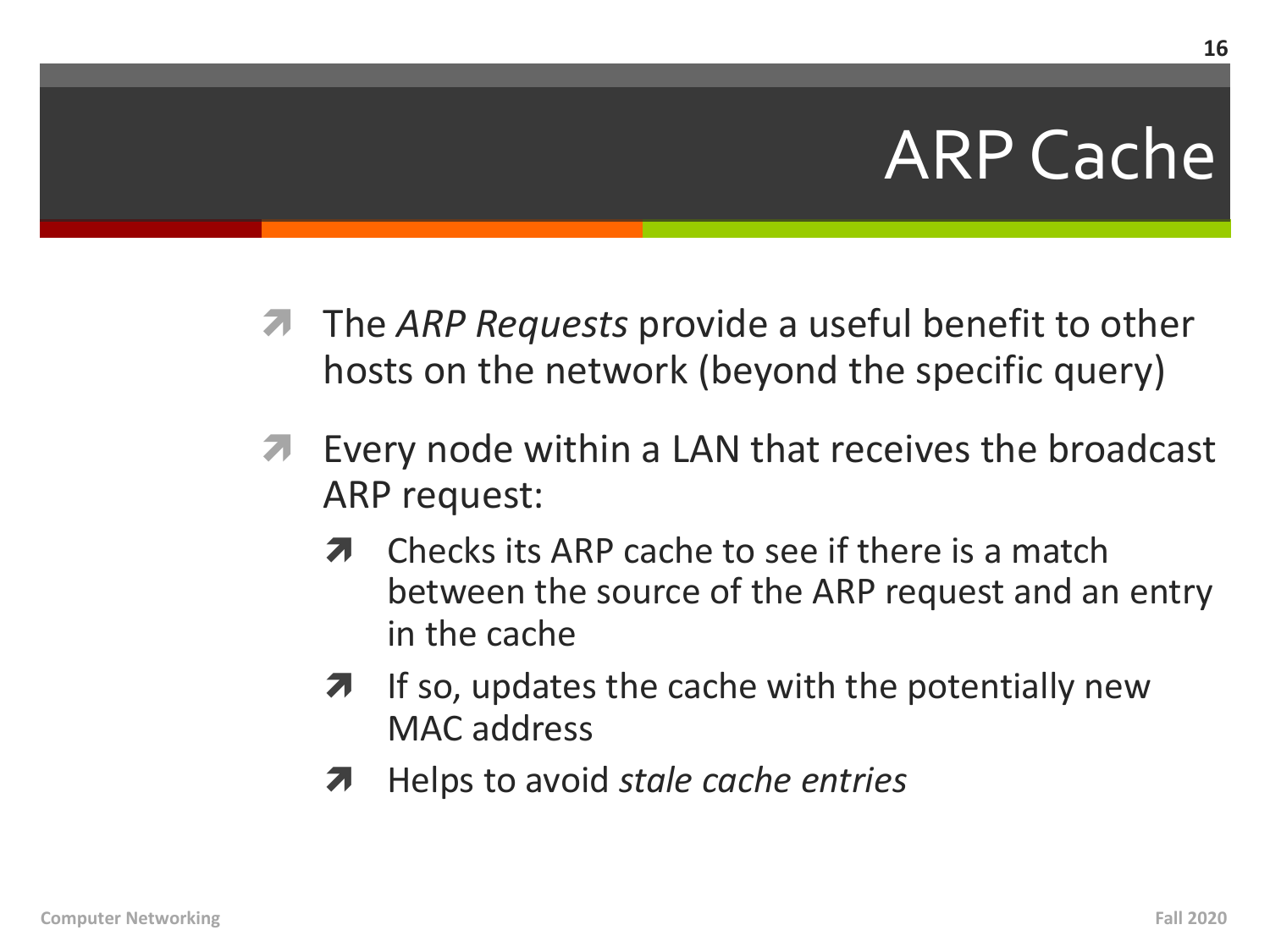| 1 byte                          | 1 byte | 1 byte<br>1 byte               |  |  |
|---------------------------------|--------|--------------------------------|--|--|
| <b>Hardware Type</b>            |        | <b>Protocol Type</b>           |  |  |
| Hardware Addr Len Prot Addr Len |        | Opcode                         |  |  |
| <b>Sender Hardware Address</b>  |        |                                |  |  |
| Sender Hardware Address (cont)  |        | <b>Sender Protocol Address</b> |  |  |
| <b>Sender Protocol Address</b>  |        | <b>Target Hardware Address</b> |  |  |
| <b>Target Hardware Address</b>  |        |                                |  |  |
| <b>Target Protocol Address</b>  |        |                                |  |  |

- *A* Hardware Type (2 bytes): Link layer used (e.g. Ethernet,  $0 \times 0001$ )
- *A* Protocol Type (2 bytes): Network layer used (e.g. IP, 0x0800)
- *A* Hardware Addr Len (1 byte): Size of link layer address in bytes
- *A* Protocol Addr Len (1 byte): Size of network layer address in bytes
- **<sup>7</sup>** Opcode (2 bytes): Type of ARP message (1=Request, 2=Reply)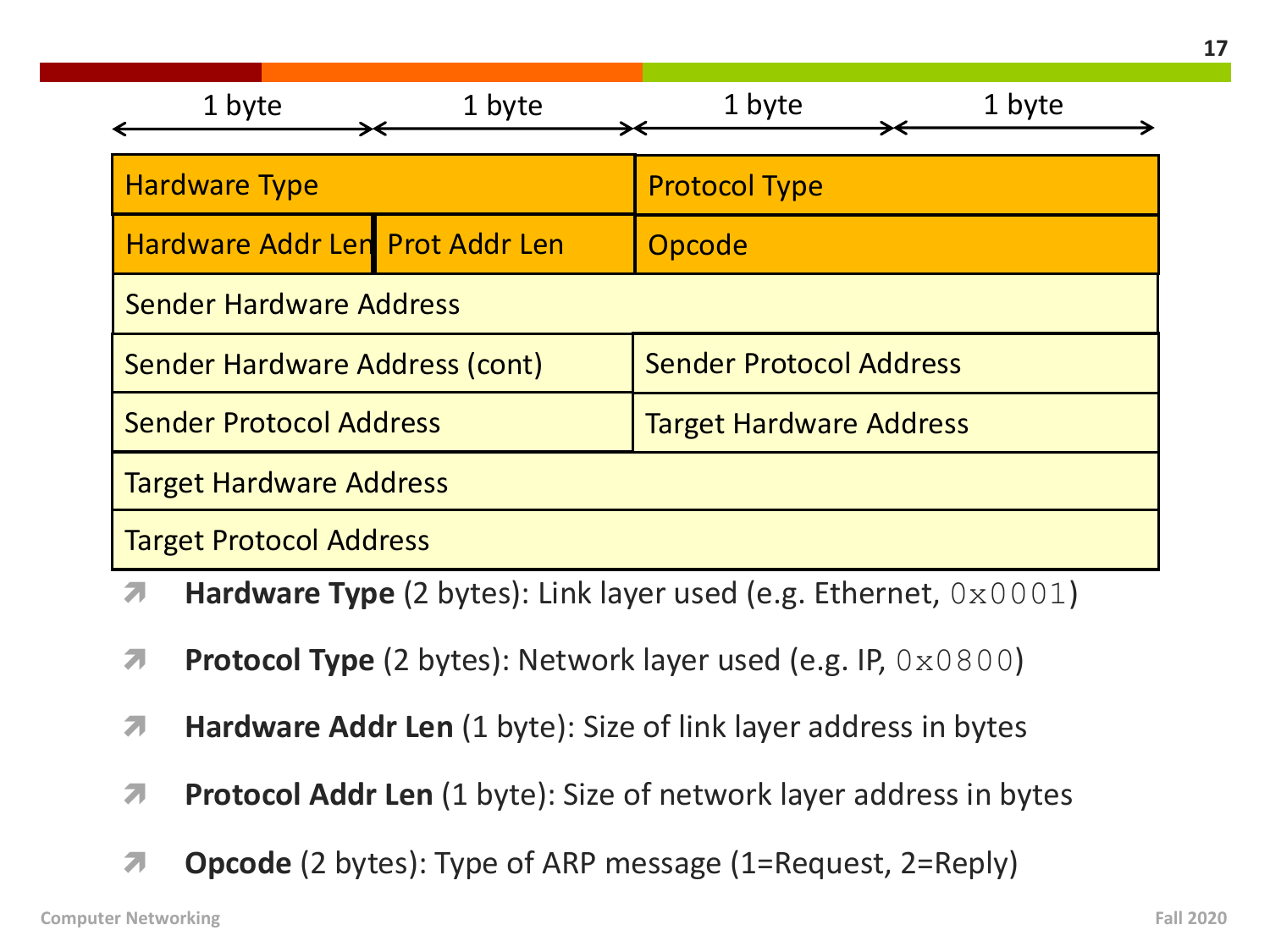| 1 byte                                | 1 byte | 1 byte                         | 1 byte |  |  |
|---------------------------------------|--------|--------------------------------|--------|--|--|
| <b>Hardware Type</b>                  |        | <b>Protocol Type</b>           |        |  |  |
| Hardware Addr Len Prot Addr Len       |        | Opcode                         |        |  |  |
| <b>Sender Hardware Address</b>        |        |                                |        |  |  |
| <b>Sender Hardware Address (cont)</b> |        | <b>Sender Protocol Address</b> |        |  |  |
| <b>Sender Protocol Address</b>        |        | <b>Target Hardware Address</b> |        |  |  |
| <b>Target Hardware Address</b>        |        |                                |        |  |  |
| <b>Target Protocol Address</b>        |        |                                |        |  |  |

- *A* Sender Hardware Address: Sender Link Layer address
- *A* Sender Protocol Address: Sender Network Layer address
- **7 Target Hardware Address: Target Link Layer address**
- **7 Target Protocol Address: Target Network Layer address**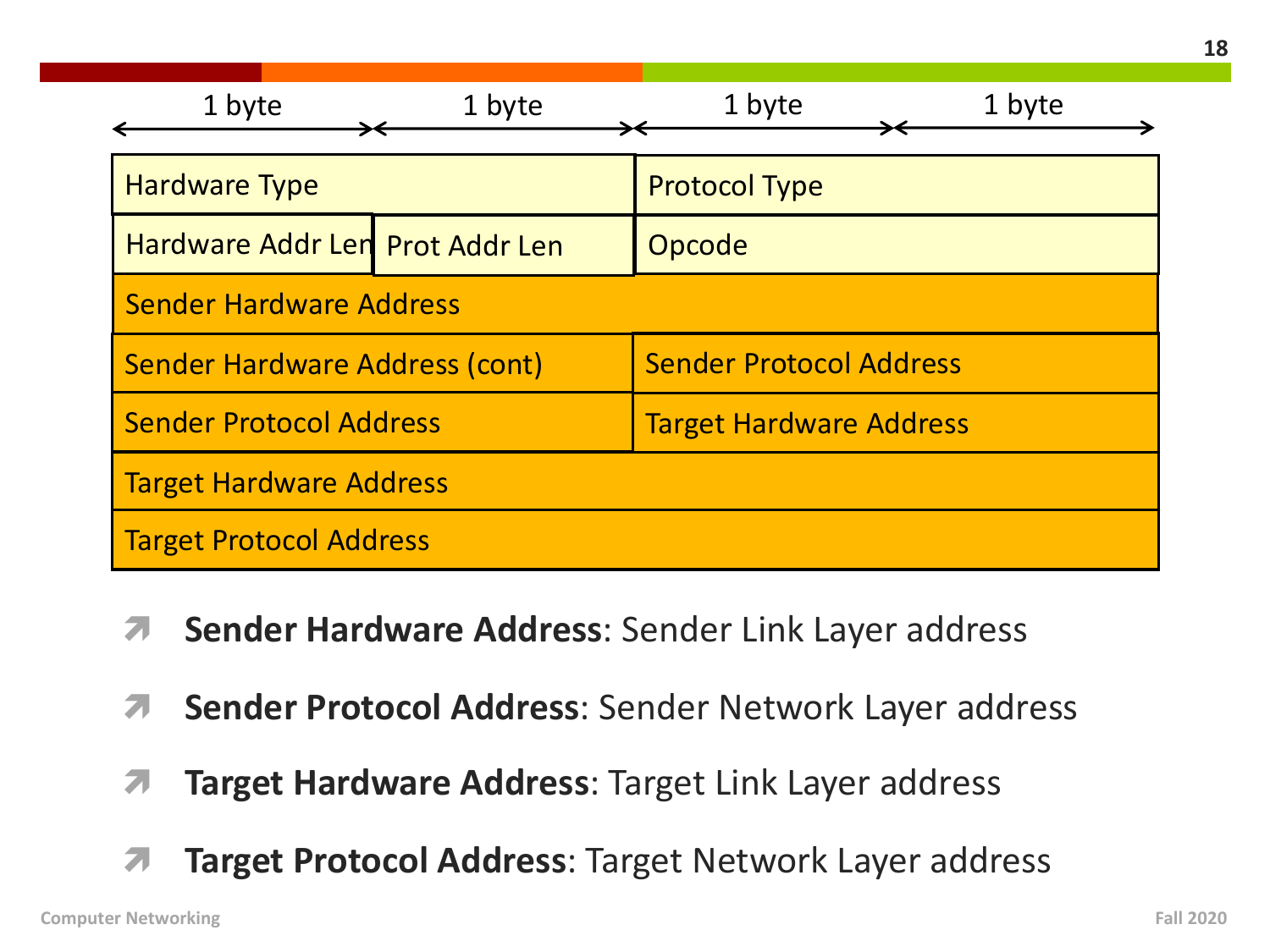## ARP "Security"

- **A** ARP does not provide *authentication* for the two ends of communication
	- A malicious node can impersonate another one  $\overline{\boldsymbol{z}}$
- **A** ARP does not provide *integrity* of data within the packet
	- A malicious entity can set the fields arbitrarily  $\overline{\boldsymbol{z}}$
- **These deficiencies allow ARP spoofing attacks**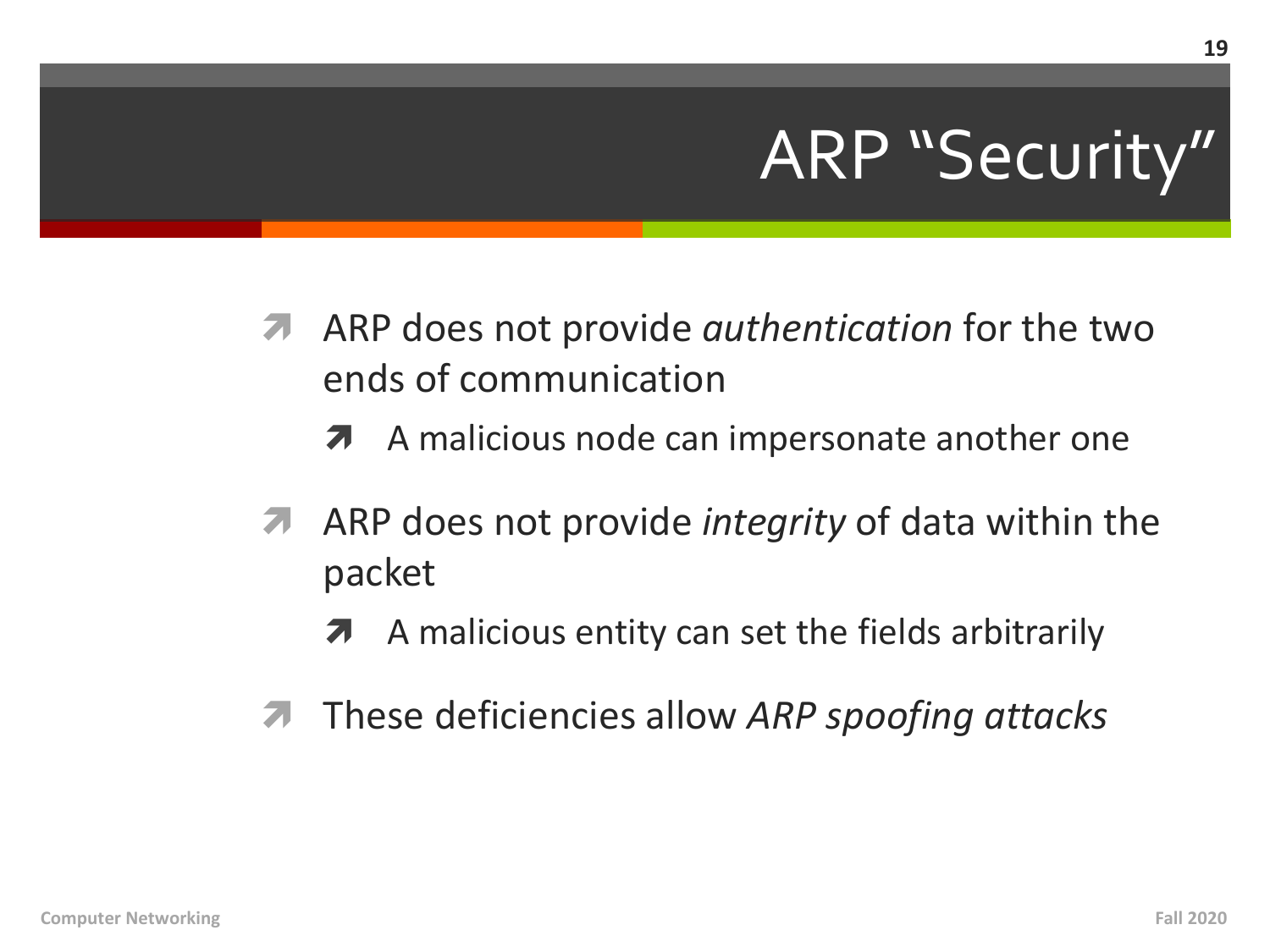- Assume nodes A, B, and C are within a LAN 7
- 7 A wants to discover the MAC address of B in order to send an IP packet
	- **7** A broadcasts an ARP request

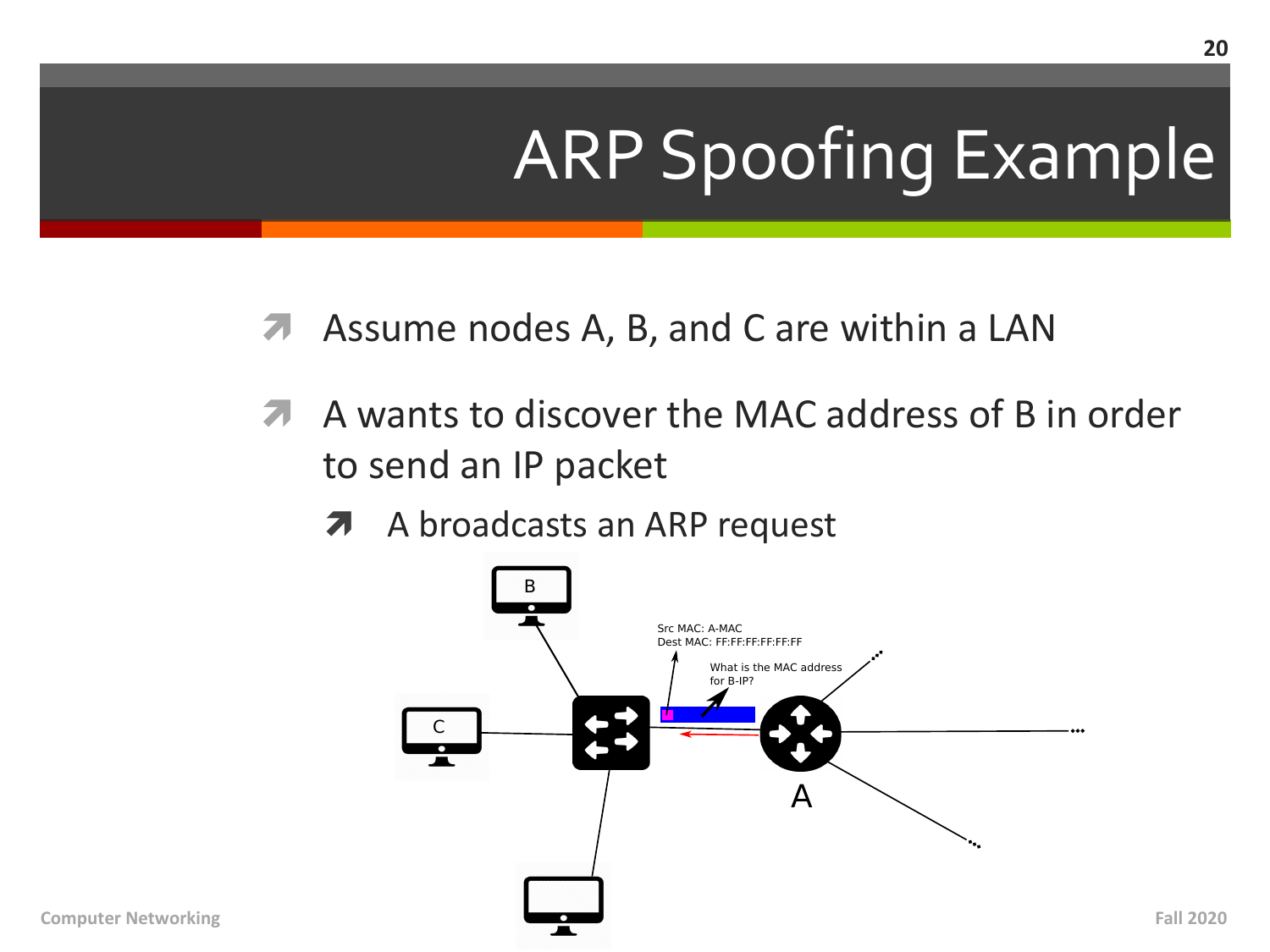- Assume nodes A, B, and C are within a LAN 7
- $\overline{\phantom{a}}$ A wants to discover the MAC address of B in order to send an IP packet
	- **7** A broadcasts an ARP request

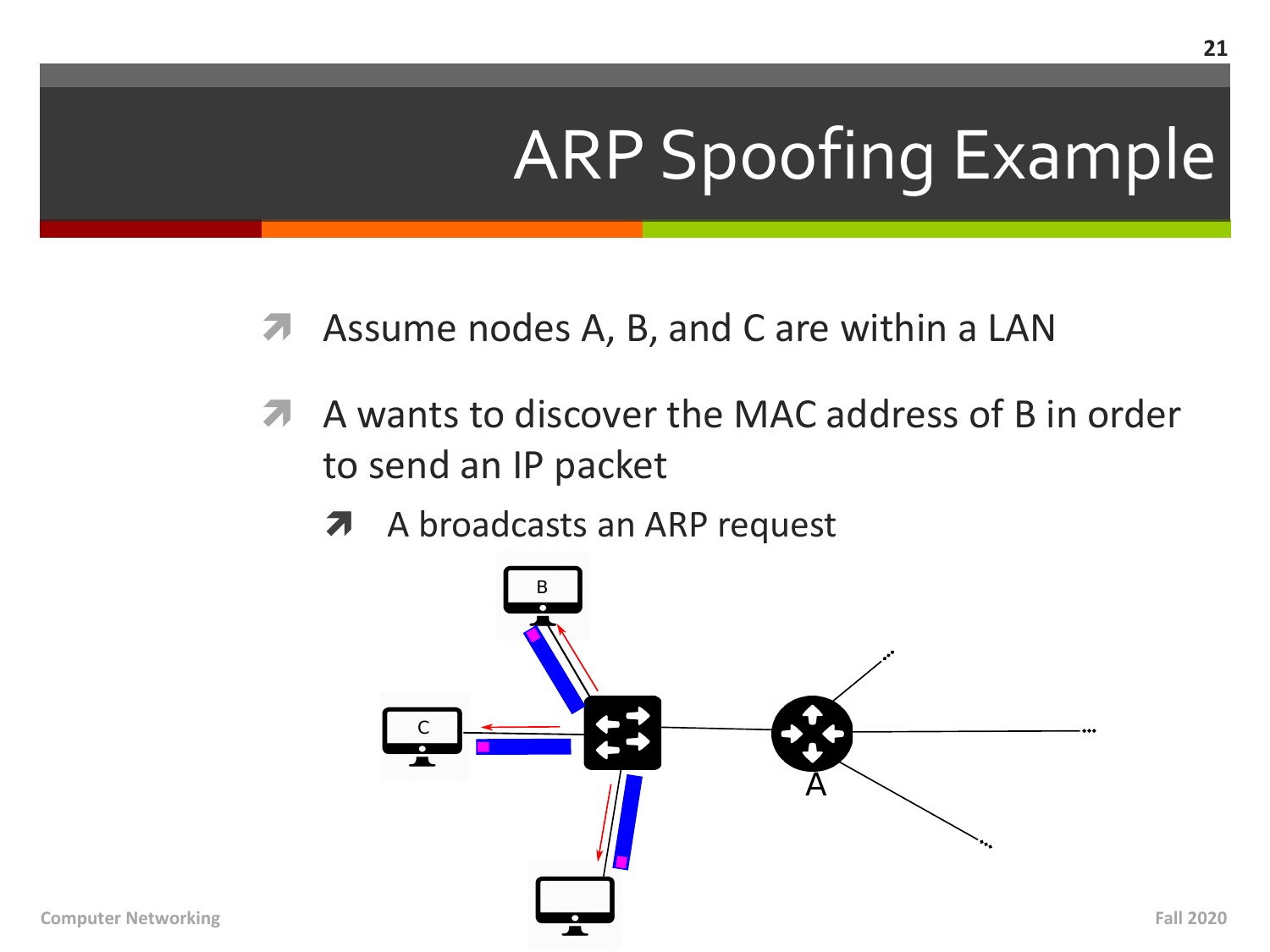- **7** B seems to be offline for some reason (or doesn't respond quickly)
- C responds with unicast ARP reply asserting that B's 7 IP address matches its own MAC address

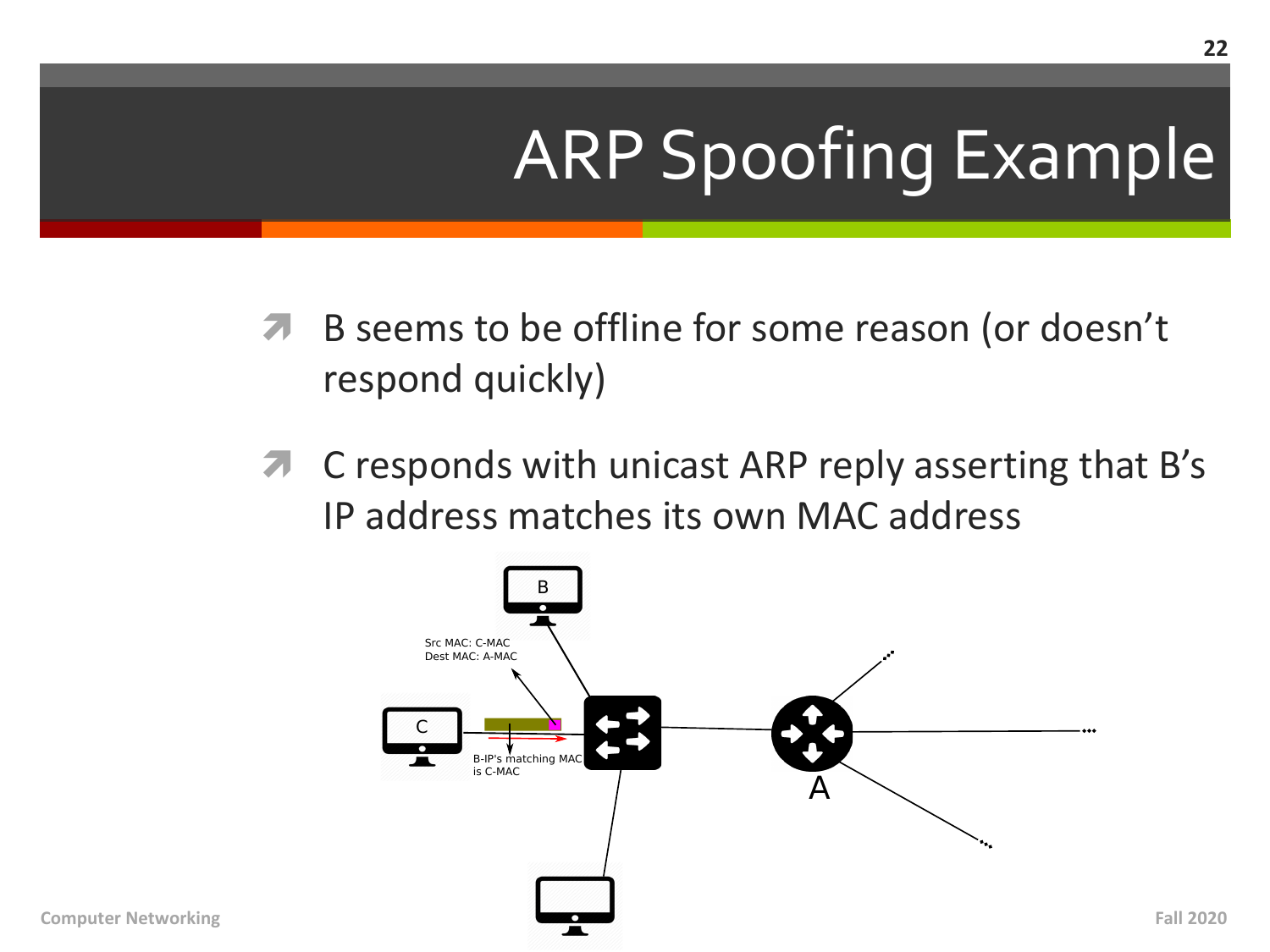- **7** B seems to be offline for some reason (or doesn't respond quickly)
- C responds with unicast ARP reply asserting that B's 7 IP address matches its own MAC address

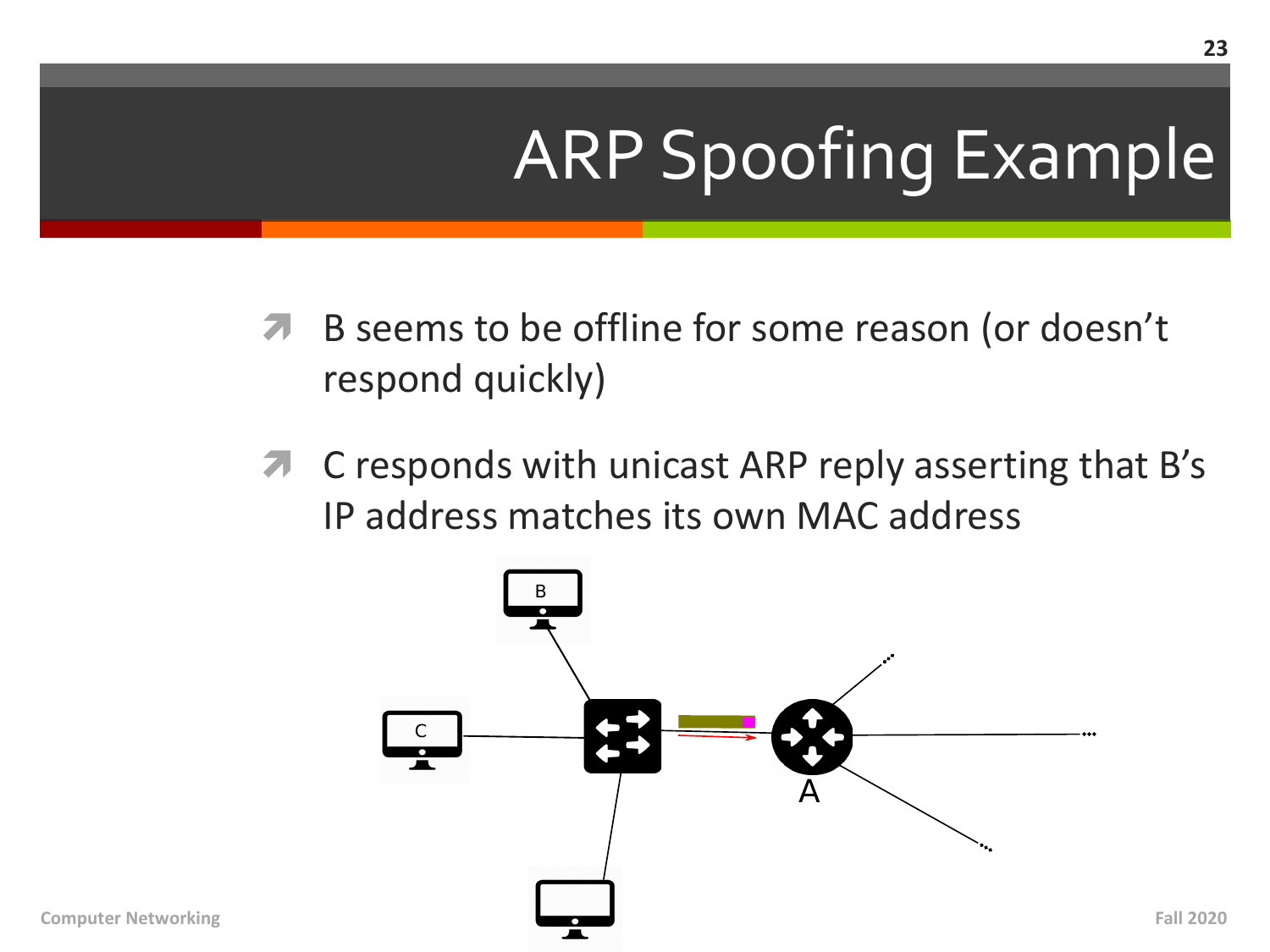- There is no way that A can verify this assertion  $\overline{\phantom{a}}$ 
	- A accepts the ARP reply and adds to the ARP cache a 7 mapping from B's IP address to C's MAC address
	- Then, the IP packet is encapsulated in a link layer frame with 7 the destination MAC address set to C's and sent
	- Я C receives the packet that was supposed to be received by B